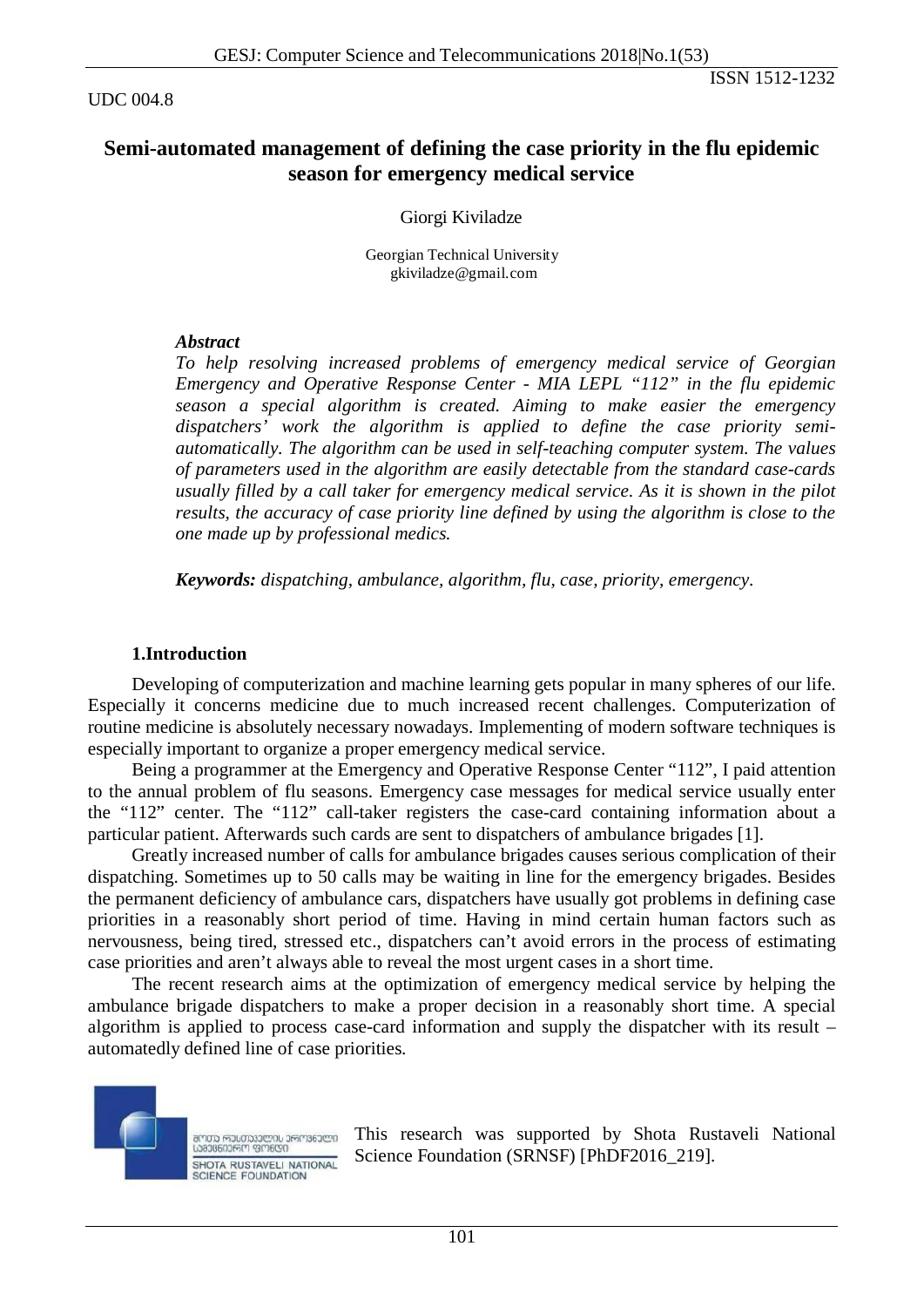### **2. Defining the case priority line**

Having in mind to automate the process of defining the case priority line, it is necessary to make the following steps:

- Aiming to form the dataset easily afterwards, choose the proper parameters to be fixed by call takers: age, gender, temperature and other clinical symptoms (e.g. shortness of breath, vomiting, diarhea…), accompanying disease (e.g. diabetus, hipertony...) or particular condition (e.g. pregnancy) [2,3].
- Give weights to the chosen parameters. At the first stage of research it should be done after consultation with professional medics.
- Create algorithms to calculate the priority coefficient of each case based on predefined weights mentioned above.

An example of such an algorithm is presented in figure 1.

• To make the system self-educative the calculated priority coefficients are compared with their real meanings defined according to the diagnosis made by ambulance brigade medics. The medics' diagnosis is considered to be correct. So the optimal decision is assumed to be the one closest to the line of case priorities made up according to the medics' opinion.

As it is mentioned above, it was decided to start the research with flu-season cases, the fluseason problem being active from the point of view of medicine. See the figure 1.



Figure 1. Scheme of automated defining of case priority coeficients.

Algorithm formula is general and can be applied to other parameters as well:

 $a_f * (b_1 * c_1 + b_2 * c_2 + ... + b_n * c_n)$ 

where  $a_f$  has the meaning of a weight of "flu" incident type,  $b_1, b_2,...b_n$  are the weights of corresponding  $c_1, c_2, \ldots c_n$  parameters (age, temperature, clinical symptoms, accompanying diseases or particular conditions, such as pregnancy) (See fig. 2). The pilot information about the relative importance of each parameter is given by professional medics beforehand for each incident type. The relative importance of parameters can be estimated by and by in the process of self-teaching. Two different variants of algorithm are shown below (fig. 2) for cases of flu incident type. In the first variant all the parameters are assumed to be of the same relative importance each of them being 25%. According to the second variant of algorithm the calculation is carried out assuming the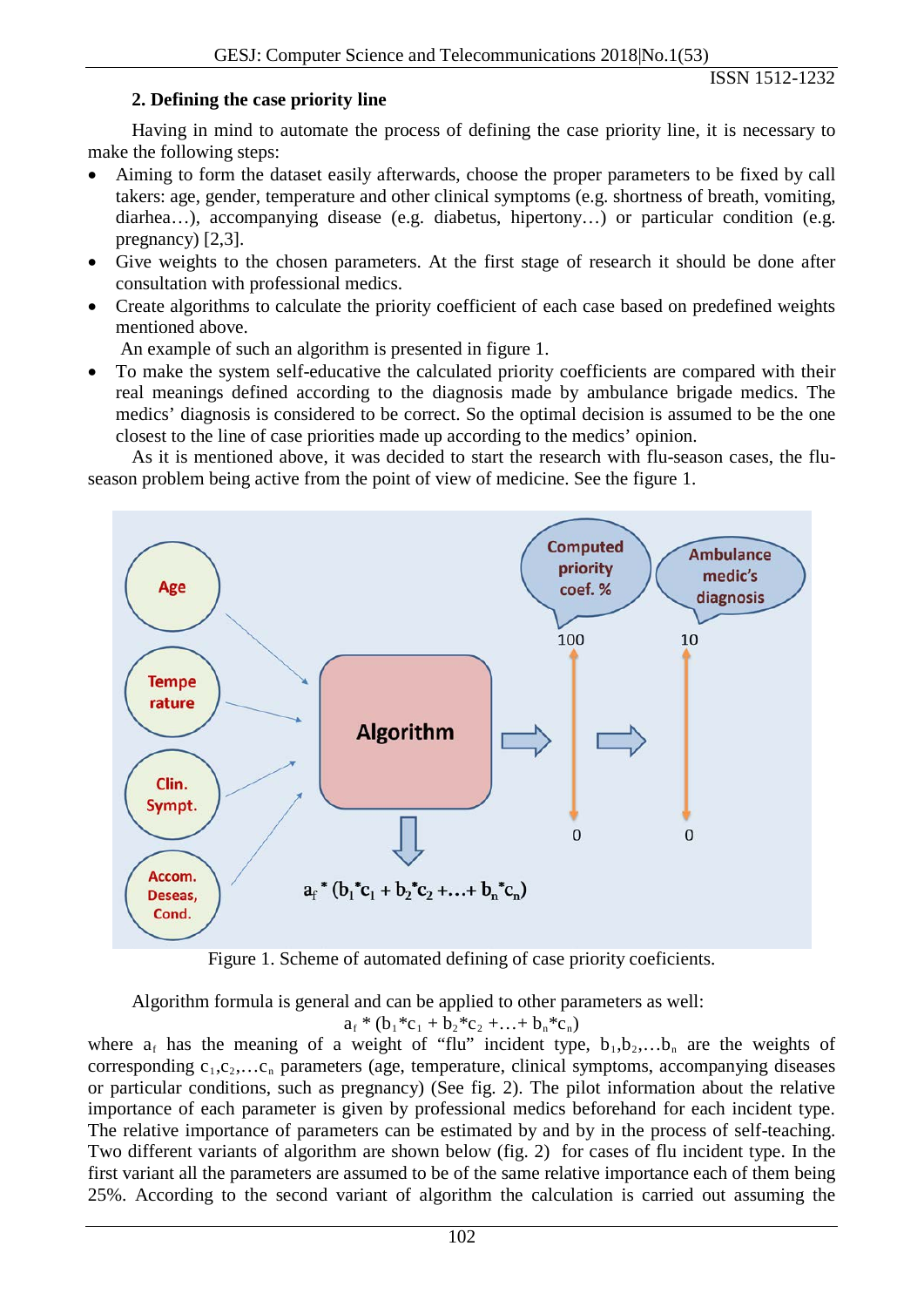#### ISSN 1512-1232

different relative importance of the parameters:  $age - 20\%$ , temperature  $-30\%$ , clinical symptoms  $-$ 30%, accompanying diseases and conditions – 20%.



Figure 2. Weights of parameters (Age, Temperature, Clinical symptoms, Accompanying diseases and conditions) used in "flu" incident type case-cards are shown in %. Two variants of algorithm are provided to define case priority line.

The diagnosis recorded by the ambulance brigade medics, should be fixed after each case to be compared afterwards with the results of automated priority line. The algorithm could be adjusted based on the collected history and each of its following decision will be more and more close to the decision of the emergency medics.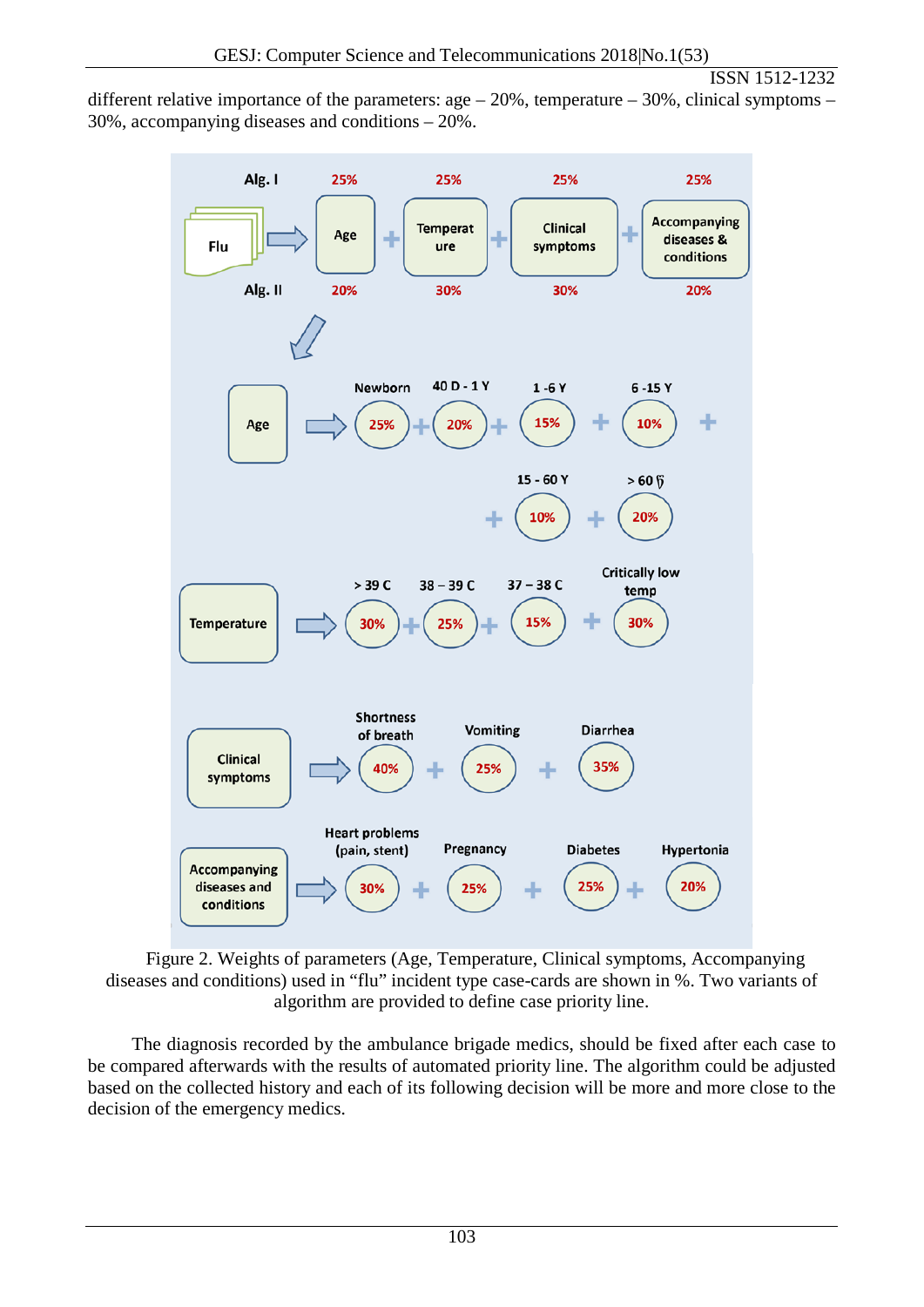# **3. Results and discussion**

As an example, the results of applying two variants of the algorithm for flu cases are shown in the table below. The meaning of priority coefficient  $(P_c)$  of each case is calculated according to the formula:

$$
P_c = b_1 * c_1 + b_2 * c_2 + b_3 * c_3 + b_4 * c_4
$$

 $P_{c1}$  and  $P_{c2}$  mean the values of computed priority coefficients of the flu cases of 10 patients presented in the table below. The meanings of b and c parameters are given in figure 2.

| p             | Age    | High            | Other           | Addit.    | Med      | Comp.      | Comp.      | Priority line  |                |                |
|---------------|--------|-----------------|-----------------|-----------|----------|------------|------------|----------------|----------------|----------------|
| a             | years, | Temp            | <b>Sypmtoms</b> | illnesses | diagn.   | priority   | priority   | <b>Numbers</b> |                |                |
| t             | Gen    | $\rm ^{\circ}C$ |                 | and       | $D_m$    | coef.      | coef.      |                |                |                |
| $\mathbf{1}$  | (F,M)  |                 |                 | condit.   | $0 - 10$ | Alg.I      | Alg.II     |                |                |                |
| e             |        |                 |                 |           |          | $P_{c1}$ % | $P_{c2}\%$ | $P_m$          | $P_1$          |                |
| $\mathbf n$   |        |                 |                 |           |          |            |            | $P_2$          |                |                |
| t             |        |                 |                 |           |          |            |            |                |                |                |
| $\mathbf{A}$  | 61 F   | 39.2            | headache        |           | $1-2$    | 12.5       | 14         | 10             | $9 - 10$       | 9              |
| B             | 2M     | 38.3            | Vomit.          |           | 5        | 16.25      | 18         | 6              | 7              | $\overline{7}$ |
| $\mathcal{C}$ | 5 F    | 38.5            | Diar.           |           | 4        | 18.75      | 21         | $\overline{7}$ | 5              | 5              |
| D             | 72 F   | 38.7            | Sh. breath      | Art. pr   | $9-10$   | 26.25      | 27.5       | $\overline{2}$ | $\overline{2}$ | $\overline{2}$ |
| E             | 63 m   | 39.2            | Sh. breath      | Heart pr. | 10       | 30         | 31         |                | 1              | 1              |
| $\mathbf{F}$  | 8 M    | 39.1            | Sh. breath      |           | $8-9$    | 20         | 23         | 3              | $3-4$          | $3 - 4$        |
| G             | 55 F   | 38.2            | headache        | Diabet    | $1-2$    | 15         | 14.5       | 9              | 8              | 8              |
| H             | 12F    | 39.5            | Sh. breath      |           | 7        | 20         | 23         | $\overline{4}$ | $3-4$          | $3-4$          |
| I             | 0.16F  | 37.9            | Diar.           |           | $6 - 7$  | 17.5       | 19         | 5              | 6              | 6              |
| J             | 36 F   | 37.8            | Headache        | Pregn.    | $3-4$    | 12.5       | 11.5       | 8              | $9-10$         | 10             |

Priority line numbers  $P_1$  and  $P_2$  (see the table) are created according to the results of computing the values  $P_{c1}$  and  $P_{c2}$ . The more the value of  $P_c$  the more urgent is the case, being more forward in the priority line. Priority line number  $P_m$  corresponds to the medical diagnosis estimated by  $D_m$  score showing the heaviness of the case.

As it is seen from the table, the first 4 cases in priority lines are equally estimated by computer algorithms and ambulance medics. There are only small differences in most other cases as well. Significant differences are seen only in two cases. But one must have in mind the small size of the dataset of this preliminary research. To get statistically reliable results, the work on much more large datasets is to be carried out in future. Besides, the large datasets are necessary to improve the algorithms.

In the end, some difficulties characteristic for such kind of work should be mentioned.

*Subjectivity in defining case priorities* – The information got from ambulance medics can be subjective due to the existance of difficultly diagnosed cases.

*Incomplete information* – It often happens that the information registered in case-cards is incomplete.

*Unstructured data* – During the processing of the information from the case-cards, the most dificult is to deal with the unstructured data [4] (for example an important information added as a comment). In such case we need to think of a specific approach not to loose the important information.